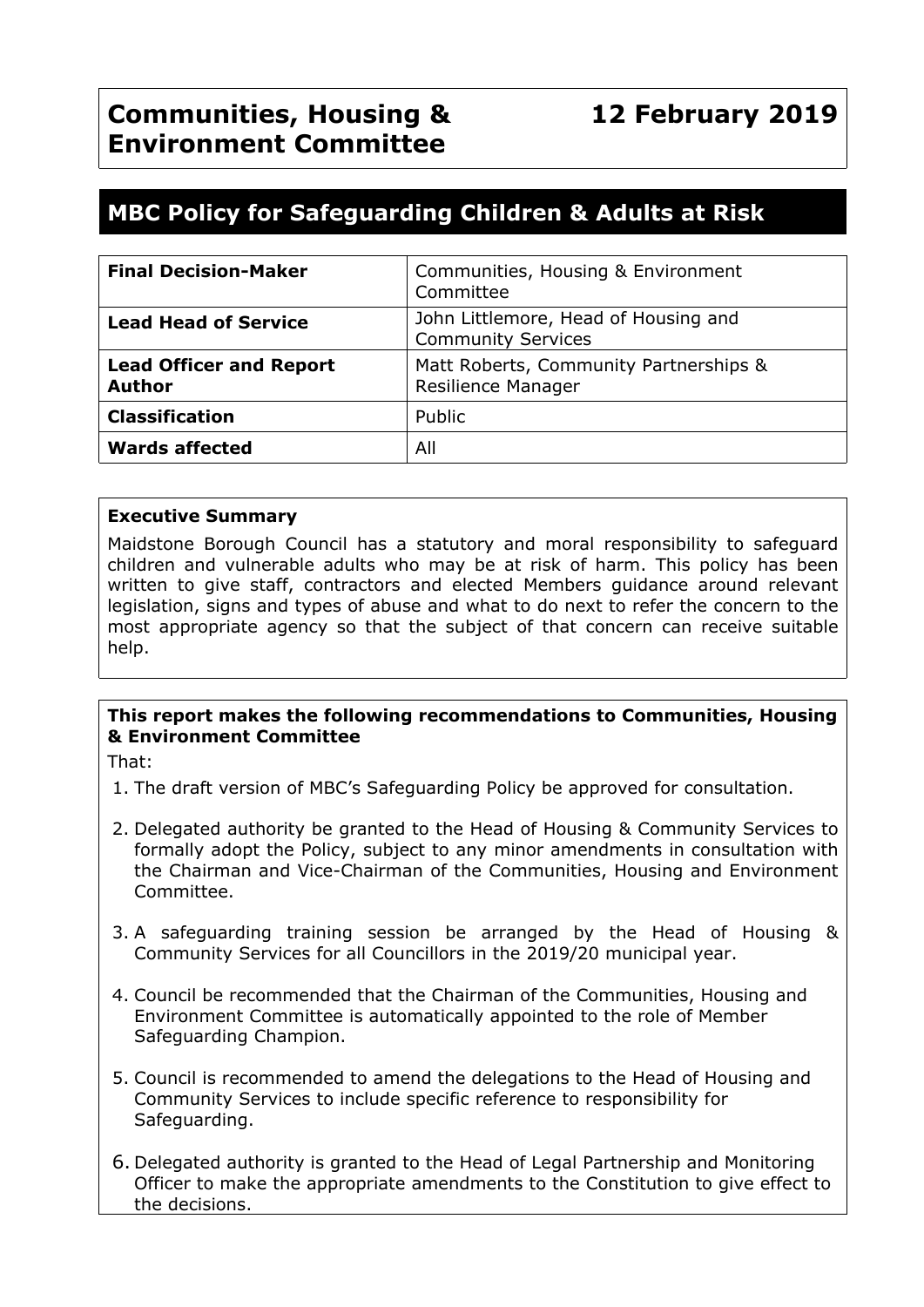| Timetable                          |                  |
|------------------------------------|------------------|
| Meeting                            | Date             |
| Communities, Housing & Environment | 12 February 2019 |
| Council                            | 27 February 2019 |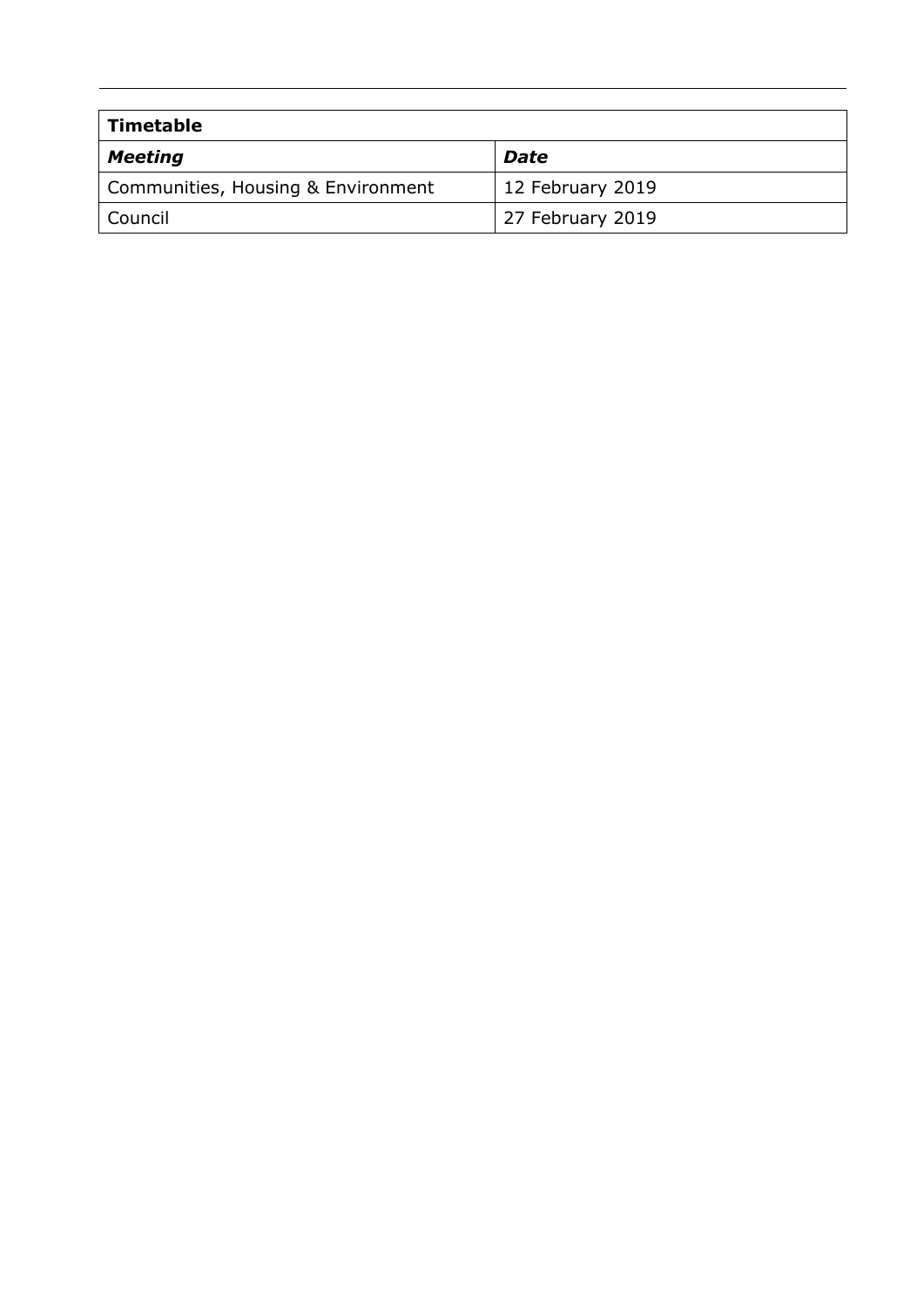## **MBC Policy for Safeguarding Children & Adults at Risk**

## **1. INTRODUCTION AND BACKGROUND**

1.1 On the 18<sup>th</sup> October 2016 the Communities, Housing and Environment Committee (CHE) approved the adoption of a combined Safeguarding policy covering both Safeguarding of Children and Adults at Risk, the formation of an MBC Safeguarding Board and the creation of Safeguarding Champions across the organisation, including a Member Champion.

#### **2. Key Changes from the Current Policy**

- 2.1 Kent County Council has introduced changes to the way referrals are handled and made to the authority. The Policy has been updated to include the Kent Support Levels Process and the Integrated Front Door service and instructs staff on how referrals can be made. These issues are covered in the Quick View flow chart and the body of the Policy.
- 2.2 The Policy now highlights the need for staff to be professionally curious and to seek further information if they have a concern, this is important in ensuring that concerns are not overlooked.
- 2.3 A section on Missing Children has also been included due to the concern about children who go missing being at increased risk of being groomed for sexual exploitation or becoming involved in gangs or criminal activity.
- 2.4 Clare's Law and how someone might apply for a disclosure of information under the Domestic Violence Disclosure Scheme (DVDS) has been added. There is still a lack of awareness about this important process.
- 2.5 A key change to the current Policy is the inclusion of a section about Mental Health, Suicide Awareness and Suicide Prevention guidance. Suicide has recently become one of the key safeguarding concerns raised by staff, particularly those in Revenues and Benefits and Housing, where dealing with customers facing financial hardship or risk of homelessness can have a detrimental effect on their mental health.
- 2.6 The guidance provided by the Policy is intended to guide staff in responding to concerns of this type. The Mental Health First Aiders, Designated Safeguarding Officer and the Safeguarding Champions are also there to provide support and advice to staff.
- 2.7 Information sharing guidance has been updated in line with the Council's Data Protection Policy and GDPR requirements. The Kent & Medway Information Sharing Agreement continues to be the platform for information exchange between agencies.

#### **3. MBC Internal Safeguarding Board**

3.1 The group meets on a quarterly basis and provides an excellent platform to discuss safeguarding arrangements and ensure liaison between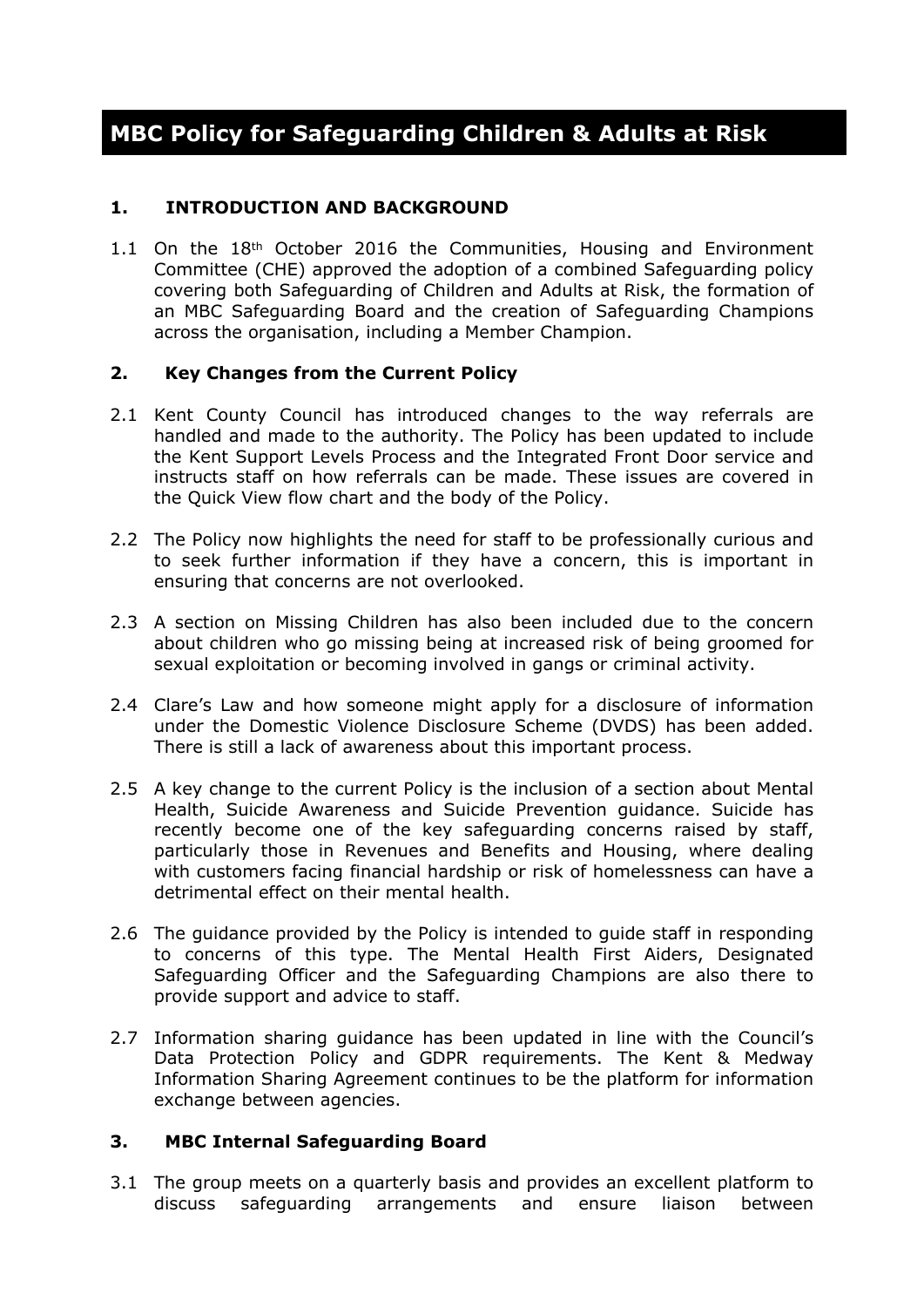departments. Where appropriate, joint working takes place between Council departments and Kent County Council's Children and Young People's and Adult Care & Support Services.

- 3.2 The Board also discusses learning drawn from any Safeguarding Adult Reviews (SARs), Serious Case Reviews (SCRs) undertaken for children and Domestic Homicide Reviews (DHRs) that have occurred in the borough. The Board will be involved when Maidstone Council has participated in the review by providing information about the Council's contact with the subject of the review.
- 3.3 Any new legislative guidance, best practice or issues raised from referrals made to KCC are also discussed to make sure that we are supplying a high stand of appropriate referrals.
- 3.4 The Board has been closely involved in the development of the updated Policy.

#### **4. Safeguarding Champions**

- 4.1 The Safeguarding Champions are now in place across the organisation. Six of the Champions have completed the 'Designated Officer' training provided by the Kent Safeguarding Children's Board which gives them the higher level of knowledge required, including understanding the thresholds for accessing children's services, best practice for safeguarding considerations and how to make referrals.
- 4.2 Each of the following departments has a Safeguarding Champion in place or are in the processes of identifying a suitable person:
	- Community Partnerships
	- Housing & Community Services
	- Housing Outreach Service
	- Customer Services
	- Museum & Learning
	- Maidstone Borough Services (Depot)
	- Bereavement Services
	- Revenues & Benefits
	- Legal Services
	- Planning TBC
	- Communications TBC
	- Member Champion TBC

#### **5. Member Training**

- 5.1 A Members Safeguarding workshop was held on the 11 October 2017, the session was delivered by Sue Gower, Programme Development Manager for the Kent Safeguarding Children's Board and Matt Roberts, Community Partnerships & Resilience Manager. The session was attended by 11 Members.
- 5.2 It is recommended that a further workshop is arranged for the latter half of 2019.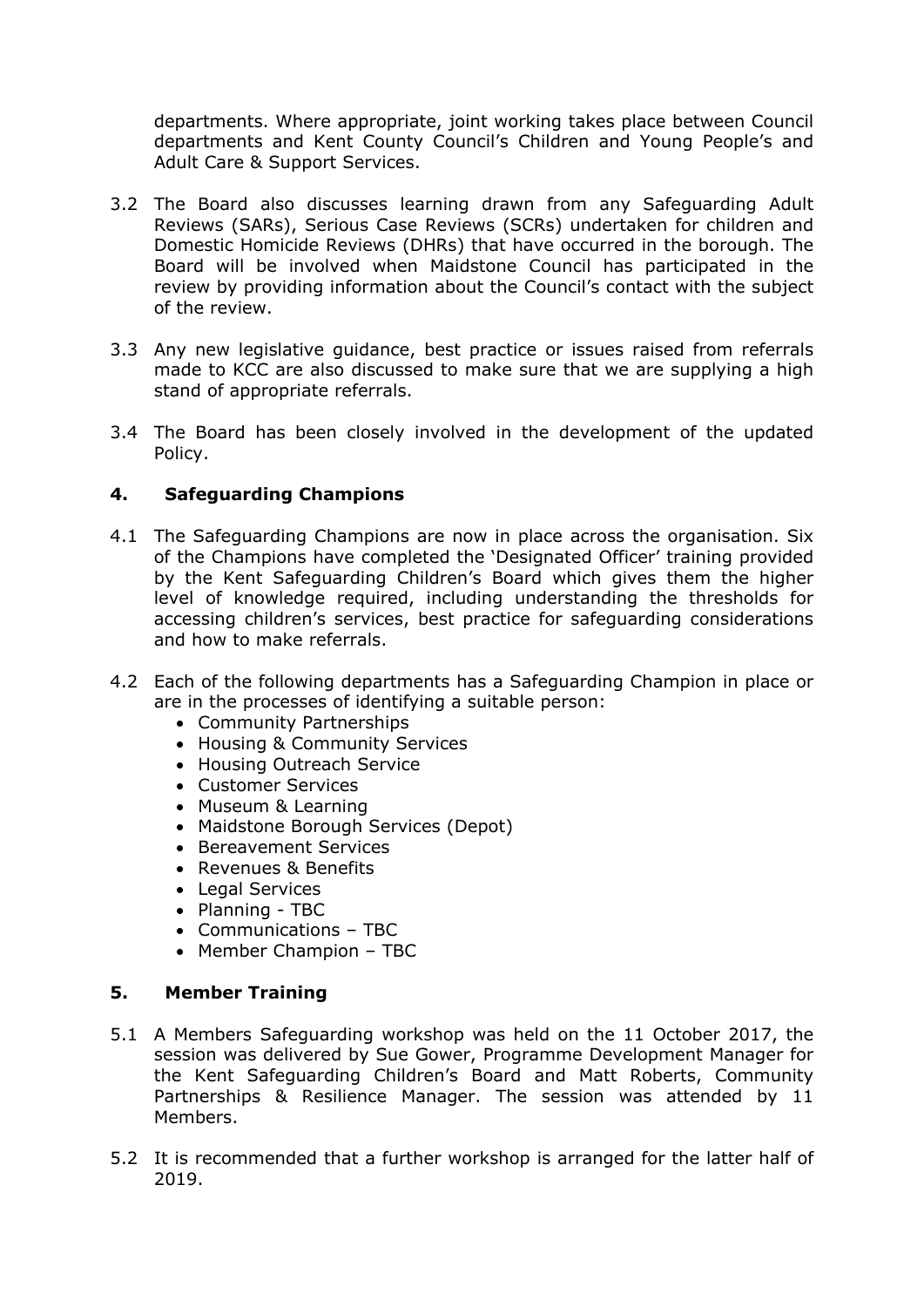## **6. Member Champion for Safeguarding**

- 6.1 Included with the proposal to create Safeguarding Champions was the role of an elected Member to both act as a champion for the organisation and to promote awareness of safeguarding practices amongst fellow elected members.
- 6.2 Cllr Shellina Prendergast was chosen to be the Champion due to her position as an elected member for Kent County Council, and Deputy Cabinet Member for Children, Young People and Education. However the role has been vacant since Cllr Prendergast stepped down as a Maidstone Borough Councillor.
- 6.3 To ensure that the function of Member Safeguarding Champion does not become vacant for any length of time in future it is proposed that the Chair of the CHE Committee takes on the function as Champion.
- 6.4 Recognising that the Chairman of CHE holds a number of responsibilities, it is proposed that the Chairman has the ability to delegate this responsibility to another Member as required.
- 6.5 If the Committee agrees to adopt this proposal to fill the Member Champion role, full Council must make the final decision and appropriate appointment. The necessary adjustments to the Constitution will be made and will be appended to the Council report as tracked changes. It is also recommended that specific reference is made to the responsibility for Safeguarding within the delegations to the Head of Housing and Community Services, as currently this is implied but not specifically stated.

## **7. AVAILABLE OPTIONS**

- 7.1 Option one: Do nothing. This is not recommended as the current safeguarding policy is now out of date and does not reflect changes in guidance, best practice and the thresholds for accessing Kent County Councils' new 'front door' referral process to access Children's services.
- 7.2 Option two: Adopt this policy and agree the recommendations in this report. The report will be released for consultation over a period of 28 days by making it available to staff via the intranet and to key stakeholders. As the Policy has had significant input from the Safeguarding Board, it is anticipated that any changes will be minor. If this is the case, the Policy will be adopted as agreed in this report. If material changes are required to the draft document an amended version will be reported to the next Committee for consideration.

#### **8. PREFERRED OPTION AND REASONS FOR RECOMMENDATIONS**

8.1 Option two is recommended. If the Council does not have a Policy which sets out expectations on staff and current best practice then the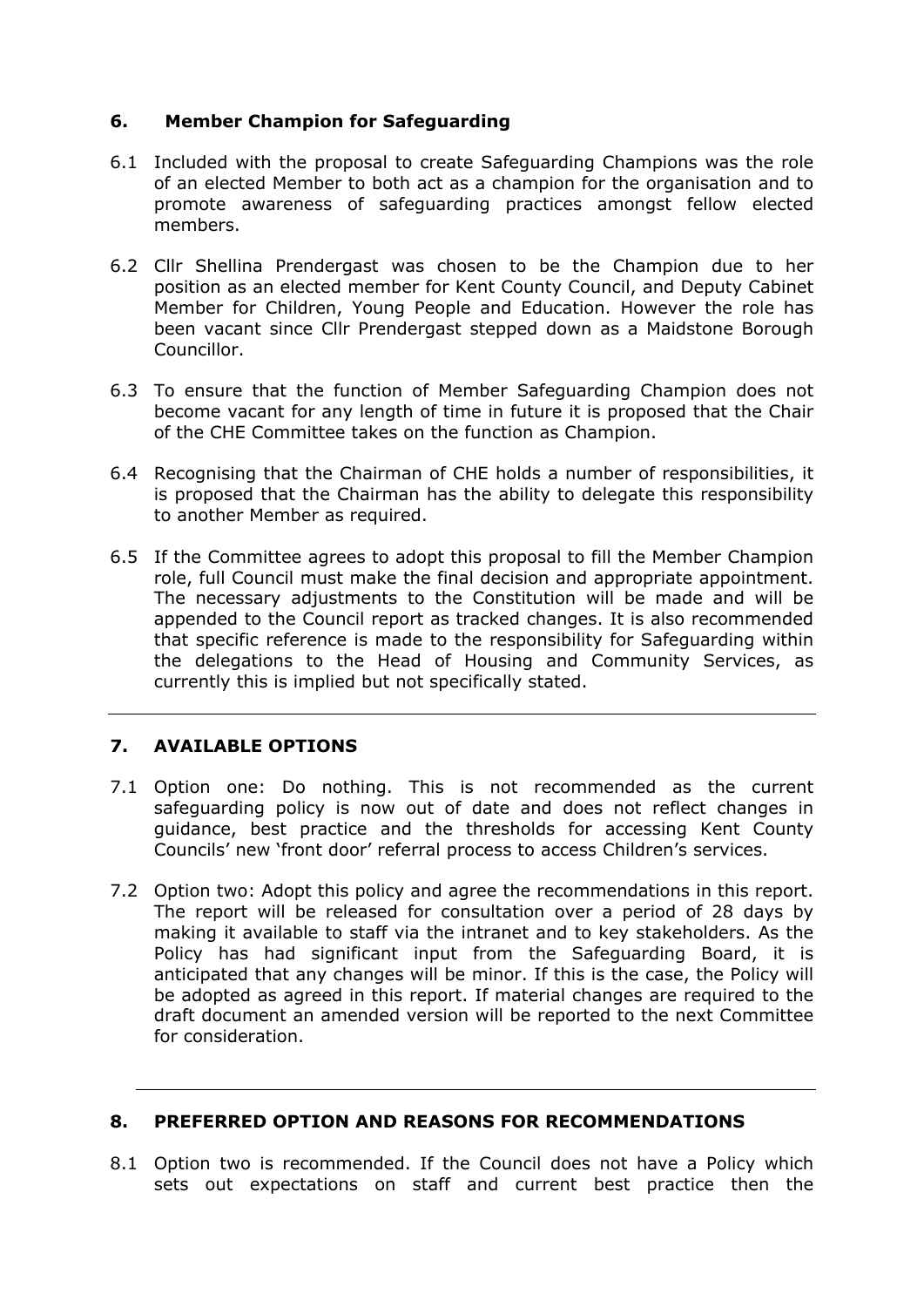organisation will not be able to adequately discharge its duties and ensure that suitable referrals are made to safeguarding children and adults at risk.

### **9. RISK**

9.1 The risks associated with this proposal, including the risks if the Council does not act as recommended, have been considered in line with the Council's Risk Management Framework. That consideration is shown in this report. We are satisfied that the risks associated are within the Council's risk appetite and will be managed as per the Policy.

#### **10. NEXT STEPS: COMMUNICATION AND IMPLEMENTATION OF THE DECISION**

- 10.1 The Policy will be distributed to Heads of Service, the Safeguarding Champions, Mental Health First Aiders and key stakeholders from Kent County Council, Maidstone & Mid Kent Mind and others, with a request for them to review the policy and suggest any alterations to ensure it is fit for purpose.
- 10.2 The Policy will be made available via the Safeguarding Portal on the Council's Intranet and included in the next Wakey Wakey publication to all staff.
- 10.3 In order to ensure that all staff are aware of the policy it should be pushed out to staff via NETConsent, in addition to being circulated electronically. A paper copy will be provided to each Safeguarding Champion so that it can be accessed by staff who do not have easy access to the intranet.
- 10.4 Managers will be asked to deliver a Team Talk on Safeguarding practices.

## **11. CROSS-CUTTING ISSUES AND IMPLICATIONS**

| <b>Issue</b>                                    | <b>Implications</b>                                                                                                                                                                                                                                                                                     | Sign-off                            |
|-------------------------------------------------|---------------------------------------------------------------------------------------------------------------------------------------------------------------------------------------------------------------------------------------------------------------------------------------------------------|-------------------------------------|
| <b>Impact on Corporate</b><br><b>Priorities</b> | This policy will contribute<br>towards the corporate priorities<br>by ensuring that all staff,<br>contractors and elected<br>Members understand the<br>Council's Safeguarding<br>obligations, children and<br>vulnerable adults who are at<br>risk harm can be referred to the<br>appropriate agencies. | Head of<br>Housing &<br>Communities |
| <b>Risk Management</b>                          | The adopted policy will<br>contribute to reducing the risk                                                                                                                                                                                                                                              | Communities<br>Partnerships         |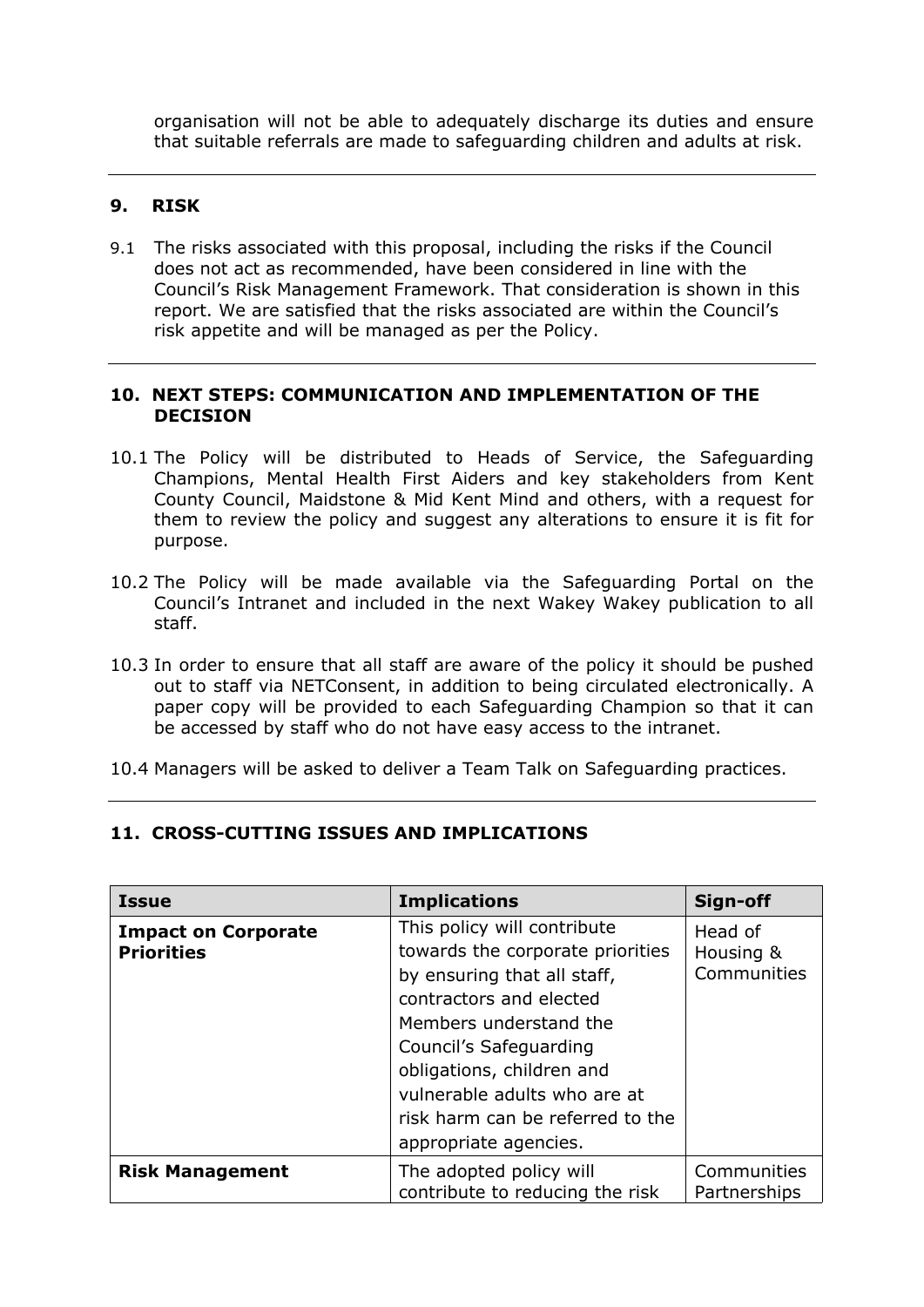|                                              | of the Council failing to achieve<br>the standard of safeguarding<br>required.                                                                                                                                                                                                                                                                                                                                                                               | & Resilience<br>Manager                                                    |
|----------------------------------------------|--------------------------------------------------------------------------------------------------------------------------------------------------------------------------------------------------------------------------------------------------------------------------------------------------------------------------------------------------------------------------------------------------------------------------------------------------------------|----------------------------------------------------------------------------|
| <b>Financial</b>                             | There are no specific financial<br>implications arising from the<br>recommendations in this report.                                                                                                                                                                                                                                                                                                                                                          | S 151 Officer<br>and Finance<br>Team                                       |
| <b>Staffing</b>                              | Contained within the report                                                                                                                                                                                                                                                                                                                                                                                                                                  | Communities<br>Partnerships<br>& Resilience<br>Manager                     |
| Legal                                        | The Policy covers a number of<br>areas of legislation and<br>responsibility for the Council.<br>These include the Care Act<br>2014, which covers<br>responsibilities on local<br>authorities for safeguarding<br>adults and the Children Act<br>2004 as amended by the<br>Children and Social Work Act<br>2017, which impose duties on<br>councils and agencies to work<br>together to promote the welfare<br>and safeguarding of children in<br>their area. | Principal<br>Solicitor<br>(Contentious<br>and<br>Corporate<br>Governance). |
| <b>Privacy and Data</b><br><b>Protection</b> | N/A                                                                                                                                                                                                                                                                                                                                                                                                                                                          | Communities<br>Partnerships<br>& Resilience<br>Manager                     |
| <b>Equalities</b>                            | The additions to the Policy as<br>detailed in the report, for<br>example, Clare's Law, are likely<br>to have a positive impact on<br>groups with protected<br>characteristics, However, it is<br>important that the EqIA is<br>revisited to ensure that the<br>implementation of the policy<br>changes fully considers the<br>needs of those affected and<br>most vulnerable in its<br>processes, with appropriate<br>practices put in place                 | Equalities<br>and<br>Corporate<br>Policy Officer                           |
| <b>Public Health</b>                         | We recognise that the<br>recommendations will have a<br>positive impact on population                                                                                                                                                                                                                                                                                                                                                                        | Senior Public<br>Health Officer                                            |